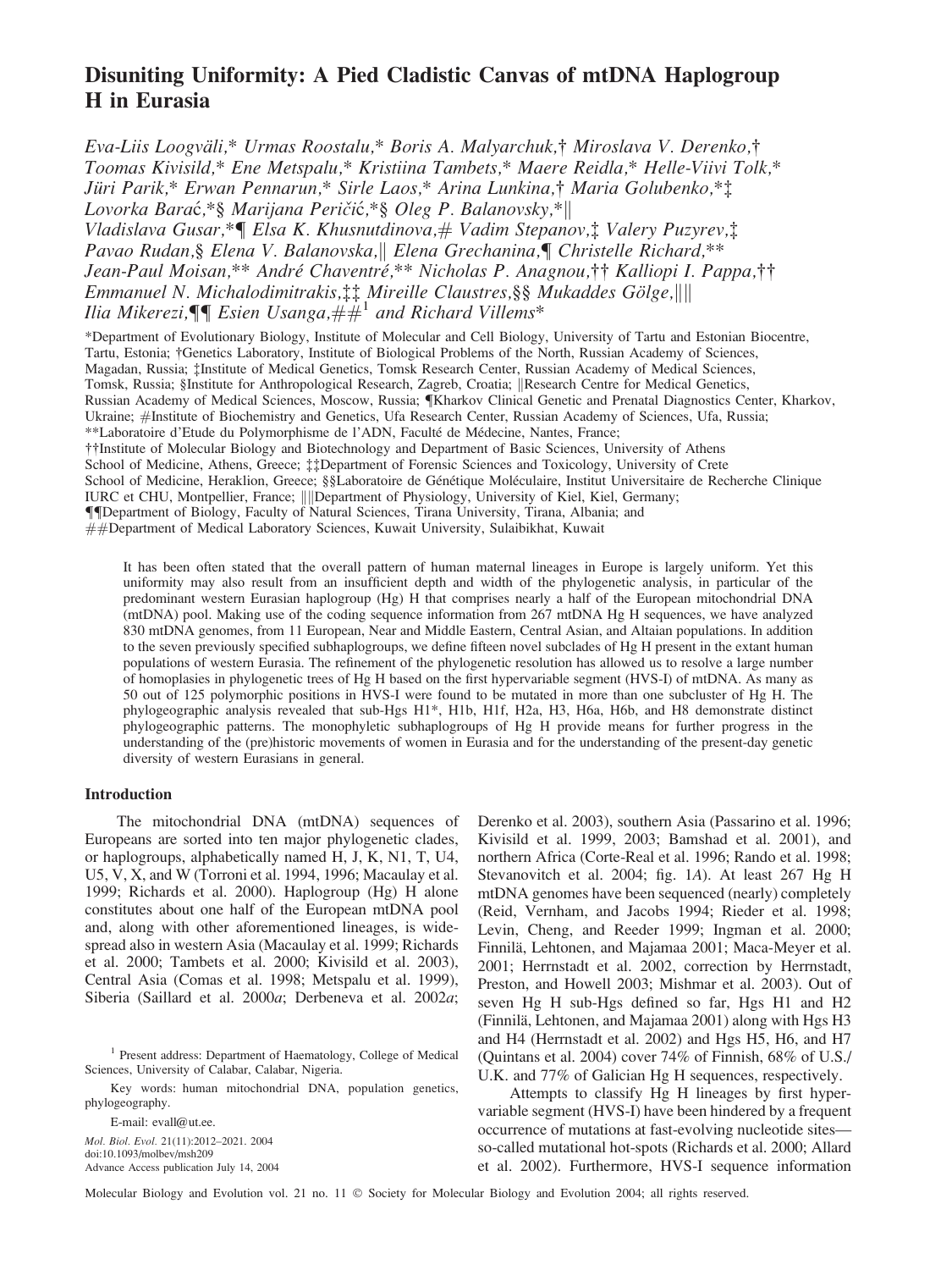

FIG. 1.—Spatial frequency distributions of haplogroup  $H(A)$  and its subhaplogroup  $H1b$  ( $B$ ).  $H1b$  frequencies are given as percentages with respect to Hg H.

leaves a substantial fraction of Hg H genomes phylogenetically unresolved: on average one-third of the lineages share a haplotype identical with the Cambridge reference sequence (CRS; Anderson et al. 1981). Therefore, progress in the analysis of Hg H diversity, and, indeed, of the understanding of the phylogeography of western Eurasian maternal lineages, depends critically on the use of full genome information in mtDNA samples, representative in size and geography.

### Materials and Methods

The phylogeny of 267 published Hg H mtDNA coding region sequences (Reid, Vernham, and Jacobs 1994; Rieder et al. 1998; Levin, Cheng, and Reeder 1999; Ingman et al. 2000; Finnilä, Lehtonen, and Majamaa 2001; Maca-Meyer et al. 2001; Herrnstadt et al. 2002; Mishmar et al. 2003) was analyzed (fig. S1 in the Supplementary Material online). Markers for nine subclades were selected for genotyping in 563 Hg H mtDNA samples of European, Near and Middle Eastern, Central Asian and Altaian origin. To find the relative mutation rates of particular nucleotide positions, the frequencies of phylogenetically independent mutations were calculated from 987 published mtDNA coding region sequences (Marzuki et al. 1991; Reid, Vernham, and Jacobs 1994; Arnason, Xu, and

Gullberg 1996; Polyak et al. 1998; Rieder et al. 1998; Levin, Cheng, and Reeder 1999; Ingman et al. 2000; Finnilä, Lehtonen, and Majamaa 2001; Maca-Meyer et al. 2001; Torroni et al. 2001b; Derbeneva et al. 2002b; Herrnstadt et al. 2002; Kivisild et al. 2002 and references therein; Kong et al. 2003; Mishmar et al. 2003).

The samples were selected at random from nine populations: 50 Finno-Ugric speakers from the Volga-Ural region (10 Udmurts, 10 Mokshas, 16 Erzyas, 7 Permyak Komis, 7 Zyrian Komis); 50 Estonians; 165 Eastern Slavs (127 Russians, 38 Ukrainians from various districts of Russia and the Ukraine); 50 Slovaks; 50 French from southern France, Lyon, Low Normandy, and Poitiers; 50 individuals from the Balkans (17 Croats, 17 Albanians, 16 Greeks); 50 Turks; 50 individuals from the Near and the Middle East (10 Jordanians, 8 Lebanese, 7 Saudis, 12 Syrians, 13 Iranians); 48 individuals from Central Asia (17 Altaians, 11 Kirghiz, 3 Kazakhs, 11 Tajiks, 6 Uzbeks). Sixteen Russian and six Ukrainian HVS-I sequences have been published by Malyarchuk and Derenko (2001a), 33 Russian HVS-I and second hypervariable segment (HVS-II) sequences by Malyarchuk et al. (2002), and all of the Volga-Ural region mtDNA HVS-I sequences by Bermisheva et al. (2002). All the samples harbored a C at nucleotide position (np) 7028, which is diagnostic for Hg H and was inferred from the absence of the AluI restriction site at np 7025 (Torroni et al. 1994). All mutations and position numbers in this study are given with respect to Anderson et al. (1981) as revised by Andrews et al. (1999).

Four hundred forty-eight samples were screened for 14 polymorphisms in the mtDNA coding region and three in HVS-II in addition to HVS-I sequence variation. A hierarchical strategy was applied to 104 Russian and 11 Ukrainian mtDNAs (Appendix S2 in the Supplementary Material online). HVS-I variation for all of the samples was scored between nps 16024–16383. Nucleotide changes at positions 73, 951, 3010, 4336, 4452, 4769, 4793, 5004, 8448, 9066, 9380, 13101, 13759, and 16482 were determined by restriction fragment length polymorphisms (RFLPs; Appendixes S1 and S2). Nucleotide states at positions 239, 456, 3915, and 6776 were detected by direct sequencing or allele-specific polymerase chain reaction (PCR; Appendixes S1 and S2). Nucleotide positions 239 and 3915 were sequenced in samples having 16362C and/or lacking a *Hin6I* restriction site at np 9380 and/or having a DdeI site at np 16478. We note that the transition at np 239 nearly always occurs with the 16362C allele, as it was not found in Hg H variants with 16362T in 2,350 published HVS-II sequences (Hofmann et al. 1997; Parson et al. 1998; Dimo-Simonin et al. 2000; Malyarchuk et al. 2003; Vanecek, Vorel, and Sip 2004; Pereira, Cunha, and Amorim 2004). Credible regions of the obtained haplogroup frequencies were computed with the Sampling program kindly provided by Vincent Macaulay.

The phylogeny of the samples was studied by the construction of a reduced median network (fig. 2A). In the network analysis 479 samples were included (see Appendix S1), including the 31 Finnish sequences taken from Finnila¨, Lehtonen, and Majamaa (2001), while 115 Eastern Slav mtDNAs, which were analyzed hierarchically (see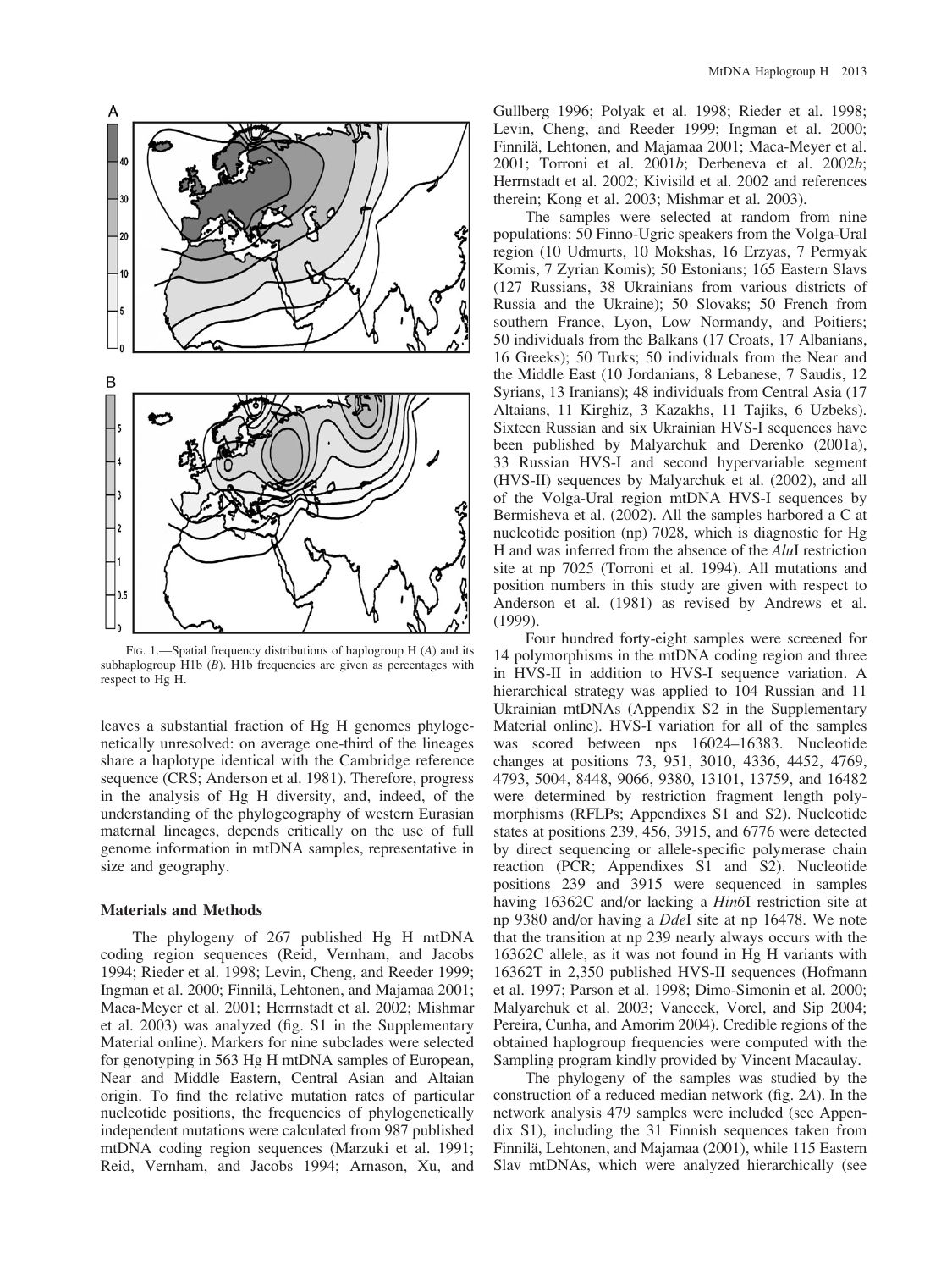

FIG. 2.—Backbone of the phylogenetic tree of mtDNA haplogroup H subclades studied here. Nonsynonymous (#) and synonymous (") mutations indicated. Mutations are transitions unless an exact base change has been shown.

Appendix S2), have not been included. The reduced median network (Bandelt et al. 1995; rho set at 2) was constructed with the Network 4.0.0.0. program (Fluxus Technology Ltd., Clare, Suffolk, UK, [http://www.fluxus-engineering.](http://www.fluxus-engineering.com) [com\)](http://www.fluxus-engineering.com) followed by a median joining algorithm (Bandelt, Forster, and Röhl 1999; epsilon set at 0), as explained at the Fluxus-Engineering Web site. Nucleotide positions were divided into three classes of transition rates—fast (16093, 16129, 16189, 16304, 16311, and 16362), intermediate (16172, 16209, 16278, 16293), and slow (the remainder of the positions between 16024 and 16383)—and assigned class weights 1, 2, and 4, respectively. Transversions and coding region mutations were weighted 8.

To obtain the frequencies of Hg H and its sub-Hg H1b in different populations, we compiled a data set of 26105 HVS-I sequences from various sources listed in table S2 in the Supplementary Material online. The frequency data in individual populations was grouped into broader geographical regions (see table S2) and summary frequencies obtained were mapped (fig. 1). Maps were obtained using Surfer version 7 (Golden Software, Inc., Golden, Colo.) with the Kriging procedure. Estimates at each grid node were obtained by consideration of the entire data set.

Altogether, 830 mitochondrial genomes were included in the coalescence analysis. A subset of the obtained coalescence estimates are presented in table 1 and all of the results in table S1. An average transitional distance from the root haplotype (*rho*) was calculated. Coalescence time has been calculated taking one transitional step between nucleotide positions 16090–16365 (''HVS'') equal to 20,180 years (Forster et al. 1996) and one base substitution between nucleotide positions 577–16023 (''coding'') equal to 5,138 years (Mishmar et al. 2003). Standard deviation of the rho estimate (sigma) was calculated as in Saillard et al. (2000b), and SD denotes the deviation in years. The 115 Eastern Slav samples analyzed hierarchically and not shown in figure 2A have been included in the coalescence analysis. Note that the coding sequence data is derived mainly from European populations.

#### Results and Discussion

Figure 3 shows the backbone of the phylogenetic tree of Hg H subclades studied here. We have corrected the names of sub-Hgs H5 and H6 as defined by Quintans et al. (2004) as 4336C and 3915A, respectively, to H5a and H6a, following the hierarchical principle described by Richards et al. (1998). Note that the most parsimonious phylogenetic tree has two branching events based on shared HVS-I nucleotide transitions: one between sub-Hgs H1b and H1f and the second between sub-Hgs H6 and H8. Because the transitions, at nucleotide positions (nps) 16189 and 16362, involve mutational hot-spots, the indicated sub-Hgs, though monophyletic, are not necessarily sister clades, as depicted in figure 3.

The number of internal branches in Hg H is significantly higher than in other mtDNA haplogroups widespread in Europe. In the majority of European mtDNA variants—J, T, K, X and U5—the coding region variation is described by only a few extant basal subclades (Finnila¨ et al. 2000; Finnila¨ and Majamaa 2001; Herrnstadt et al. 2002; Reidla et al. 2003). In contrast, there are 57 basic branches stemming from the founder node of Hg H in the parsimonious phylogenetic tree relating 267 Hg H coding region sequences (fig. S1).

One hundred twenty-five variable positions were detected in 594 (563 + 31 Finnish sequences of Finnila, Lehtonen, and Majamaa 2001) Hg H HVS-I sequences. Among them, recurrent transitions were observed in 50 positions (40%) in different subclades (table 2). The sites with the highest number of recurrences match the HVS-I hot-spot sites identified previously (Hasegawa et al.



|  |  |  | <b>Coalescence Ages of Some Haplogroup H Subclusters</b> |  |  |
|--|--|--|----------------------------------------------------------|--|--|
|--|--|--|----------------------------------------------------------|--|--|

| Clade, Motif, Clock <sup>a</sup>            | N*  | rho  | sigma | Date (SD)      |
|---------------------------------------------|-----|------|-------|----------------|
| $H1$ 3010 coding                            | 90  | 2.04 | 0.25  | 10,500 (1,300) |
| H1 3010 hvs                                 | 149 | 1.18 | 0.35  | 23,800 (7,100) |
| H <sub>1</sub> * 3010, H <sub>1</sub> excl. | 96  | 0.66 | 0.15  | 13,200 (3,000) |
| H <sub>1</sub> a, b, f hys                  |     |      |       |                |
| H <sub>2</sub> a 4769-951 coding            | 6   | 1.17 | 0.44  | 6,000(2,300)   |
| H <sub>2</sub> a1 951-4769 -16354 hvs       | 27  | 0.56 | 0.25  | 11,200 (5,000) |
| H3 6776 coding                              | 31  | 2.16 | 0.32  | 11,100 (1,600) |
| H3 6776 hvs                                 | 25  | 0.80 | 0.40  | 16,100 (8,000) |

NoTE.—The number of samples belonging to the clade under analysis. Note that the 115 Eastern Slav samples analyzed hierarchically and not shown in figure 2 have been included in the coalescence analysis.

The defining mutation motif of the root haplotype has been specified. ''Coding'' and ''hvs'' refer to age estimates that derive from the coding region or hypervariable region variation, respectively. The calculation of rho, sigma, and date (SD) are described in the Materials and Methods section. See the complete results of the coalescence analysis in table S1.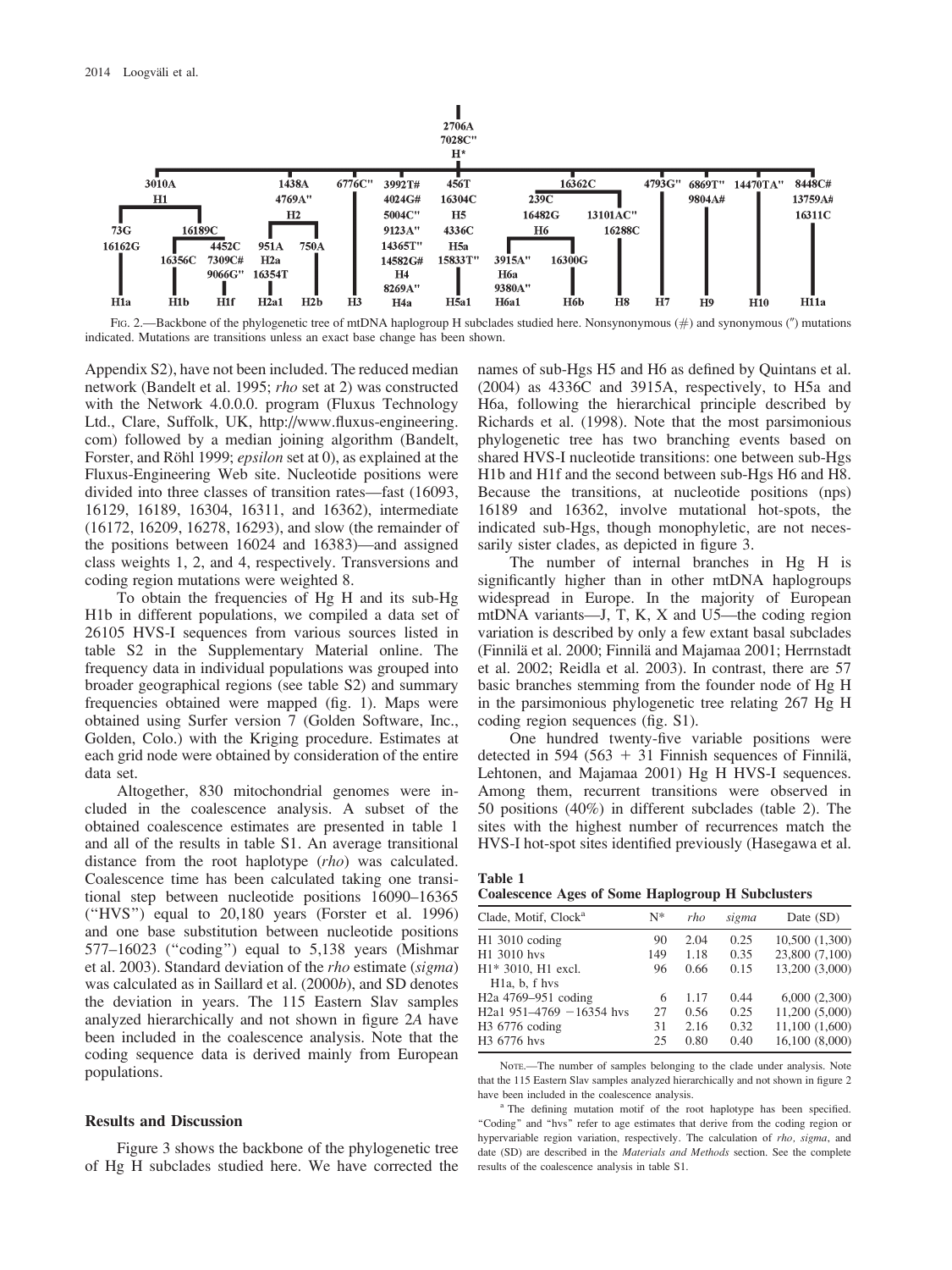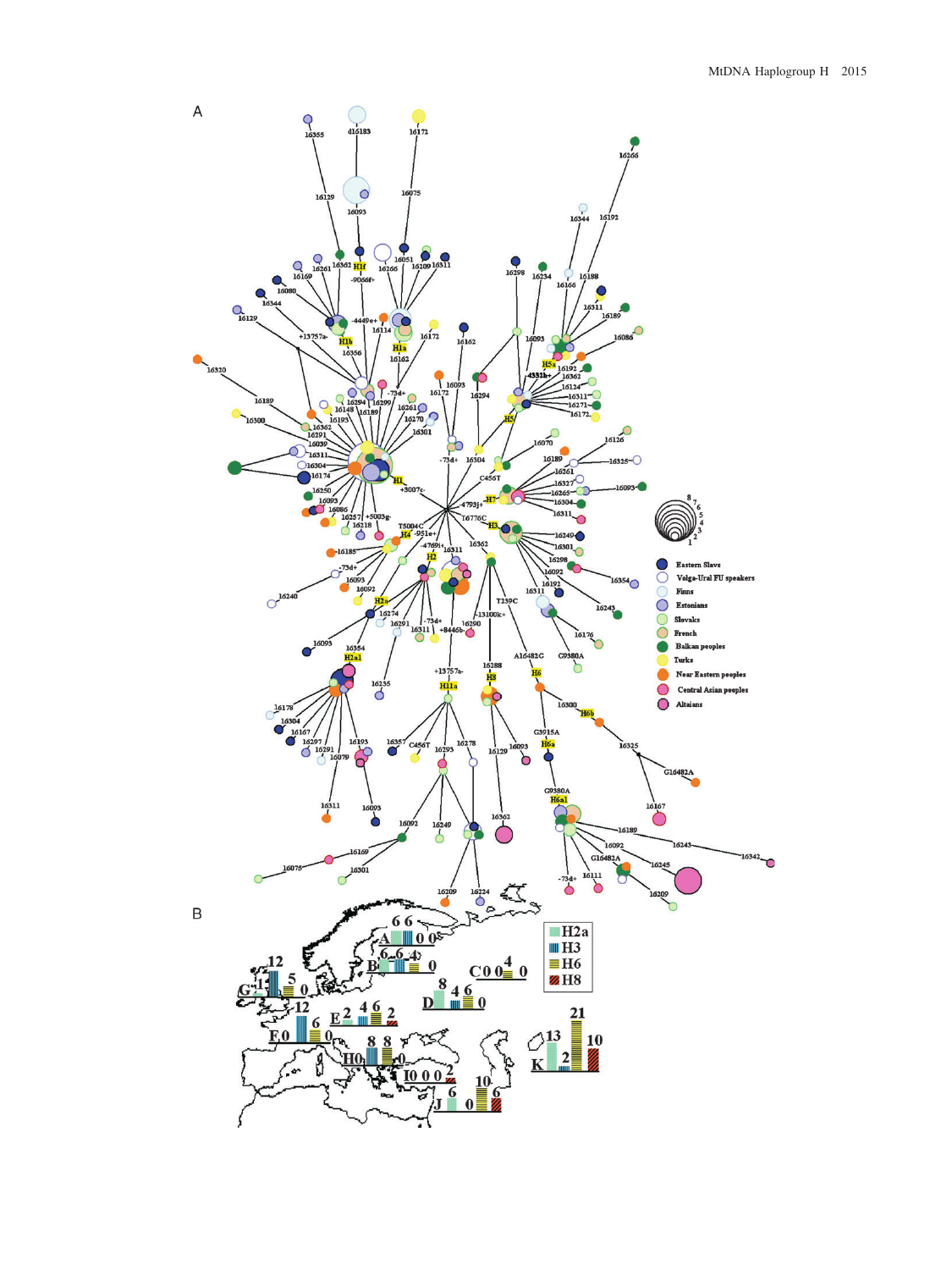1993; Malyarchuk and Derenko 2001b; Allard et al. 2002). The most variable positions, 16093 and 16311, had received parallel hits in seven different subclusters; 16189 in six; 16092, 16304, and 16362 each in five; and 16129, 16209, 16249, and 16325 each in four subclusters. Another 12 HVS-I mutations were found in three and 28 substitutions in two different phylogenetic contexts. Because quite a few of these hot-spot mutations are present in HVS-I haplotypes that have been highlighted as having founder status in Europe (Richards et al. 2000), our results document again that additional coding region information is essential and unavoidable in defining monophyletic subclades of Hg H reliably (Torroni et al. 1993; Bandelt et al. 2001; Kivisild et al. 2002). We also found that a reversion of A to the ancestral base G at np 73 of the HVS-II, noticed in Hg H first by Torroni et al. (1996), has occurred independently at least four times in Hg H phylogeny (see also Helgason et al. 2000).

In the coding region, a transition at np 3010 that defines sub-Hg H1 (Finnilä, Lehtonen, and Majamaa 2001) is phylogenetically equally problematic. The derived state at np 3010 has been detected in haplogroups C, D, H, J, L2, L3, and U, making this base pair one of the fastest evolving mtDNA coding region positions (Ingman et al. 2000; Finnilä, Lehtonen, and Majamaa 2001; Maca-Meyer et al. 2001; Torroni et al. 2001b; Herrnstadt et al. 2002). Character conflicts at np 3010 and at more conserved nps 1462 (occurs also in Hgs H\*, H2, T), 6272 (H\*, L3), 6776 (H3), 8470 (H3), 12172 (H\*, L1, U2), and 14869 (H\*, K2, L3) were found (fig. S1). Given the data, the number of independent 3010A incidences in Hg H may possibly be as many as four (fig. S1).

Sub-Hg H4 was previously defined by an array of eight mutations (nps 3992, 4024, 5004, 8269, 9123, 10044, 14365, and 14582) through an analysis of haplotypes that occurred in at least two individuals (Herrnstadt et al. 2002). However, re-examination of the sequence data of Herrnstadt et al. (2002) revealed that only six mutations at nps 3992, 4024, 5004, 9123, 14365, and 14582 appear to be necessary to characterize the clade (fig. S1). Consequently, here we name the bough defined by a G-to-A mutation at np 8269, which further embraces the 10044 twig, as H4a.

 $\overline{\phantom{0}}$ 

| Table 2                                                 |
|---------------------------------------------------------|
| Nucleotide Positions in the First Hypervariable Segment |
| (HVS-I) That Have Received More Than One Transitional   |
| <b>Hit in Haplogroup H</b>                              |

|        |                         | Haplogroup H Subclusters |           |                |                |                |                    |        |        |           |        |
|--------|-------------------------|--------------------------|-----------|----------------|----------------|----------------|--------------------|--------|--------|-----------|--------|
| $np^a$ | Sum <sup>b</sup>        | H1                       | H2        | H <sub>3</sub> | H <sub>4</sub> | H <sub>5</sub> | H <sub>6</sub>     | H7     | H8     | H11       | $H^*$  |
| 93     | $\overline{7}$          | $^{+}$                   | $^{+}$    |                | $^{+}$         | $^{+}$         |                    | $^{+}$ | $^{+}$ |           | $^{+}$ |
| 311    | $\boldsymbol{7}$        | $^{+}$                   | $\ddot{}$ | $^{+}$         |                | $^{+}$         |                    | $^{+}$ |        | $^{+}$    | $^{+}$ |
| 189    | 6                       | $^{+}$                   |           |                |                |                | $^{+}$             | $^{+}$ |        | $^{+}$    | $^{+}$ |
| 92     | 5                       |                          |           | $^{+}$         | $^{+}$         |                | $^{+}$             |        |        | $^{+}$    | $^{+}$ |
| 304    | 5                       | $^{+}$                   | $^{+}$    |                |                | $^{+}$         |                    | $^{+}$ |        |           | $^{+}$ |
| 362    | 5                       | $^{+}$                   |           |                |                |                | $^{+}$             |        | $^{+}$ |           | $^{+}$ |
| 129    | $\overline{4}$          | $^{+}$                   | $^{+}$    |                |                |                |                    |        | $^{+}$ |           | $^{+}$ |
| 209    | $\overline{4}$          | $^{+}$                   |           |                |                |                | $^{+}$             |        |        | $^{+}$    | $^{+}$ |
| 249    | $\overline{4}$          | $^{+}$                   |           | $^{+}$         |                |                |                    |        |        | $\ddot{}$ | $^{+}$ |
| 325    | $\overline{4}$          | $^{+}$                   |           |                |                |                | $^{+}$             | $^{+}$ |        |           | $^{+}$ |
| 75     | 3                       | $^{+}$                   |           |                |                |                |                    |        |        | $^{+}$    | $^{+}$ |
| 169    | 3                       | $^{+}$                   |           |                |                |                |                    |        |        | $^{+}$    | $^{+}$ |
| 172    | 3                       | $^{+}$                   |           |                |                | $^{+}$         |                    |        |        |           | $^{+}$ |
| 192    | 3                       |                          |           | $^{+}$         |                | $\ddot{}$      |                    |        |        |           | $^{+}$ |
| 218    | 3                       |                          | $^{+}$    |                |                |                |                    |        |        |           | $^{+}$ |
| 234    | 3                       |                          |           |                |                | $^{+}$         |                    |        |        | $^{+}$    | $^{+}$ |
| 243    | 3                       |                          |           | $^{+}$         |                |                | $^{+}$             |        |        |           | $^{+}$ |
| 261    | 3                       | $^{+}$                   |           |                |                |                |                    | $^{+}$ |        |           | $^{+}$ |
| 291    | 3                       | $^{+}$                   | $^{+}$    |                |                |                |                    |        |        |           | $^{+}$ |
| 294    | 3                       | $^{+}$                   |           |                |                | $^{+}$         |                    |        |        |           | $^{+}$ |
| 301    | 3                       | $^{+}$                   |           | $^{+}$         |                |                |                    |        |        | $^{+}$    |        |
| 354    | 3                       |                          | $^{+}$    | $^{+}$         |                |                |                    |        |        |           | $^{+}$ |
| 51     | $\overline{\mathbf{c}}$ | $^{+}$                   |           |                |                |                |                    |        |        |           | $^{+}$ |
| 86     | $\overline{\mathbf{c}}$ | $^{+}$                   |           |                |                | $^{+}$         |                    |        |        |           |        |
| 111    | $\overline{c}$          |                          |           |                |                |                | $^{+}$             |        |        |           | $^{+}$ |
| 114    | $\overline{c}$          | $^{+}$                   |           |                |                |                |                    |        |        |           | $^{+}$ |
| 126    | $\overline{c}$          |                          |           |                |                |                |                    | $^{+}$ |        |           | $^{+}$ |
| 145    |                         |                          |           |                | $^{+}$         |                |                    |        |        |           | $^{+}$ |
| 148    | $\frac{2}{2}$           | $^{+}$                   |           |                |                |                |                    |        |        |           | $^{+}$ |
| 162    | $\overline{c}$          | $^{+}$                   |           |                |                |                |                    |        |        |           | $^{+}$ |
| 167    | $\overline{c}$          |                          | $^{+}$    |                |                |                | $\hspace{0.1mm} +$ |        |        |           |        |
| 176    | $\overline{c}$          |                          |           | $^{+}$         |                |                |                    |        |        |           | $^{+}$ |
| 188    |                         |                          |           |                |                | $^{+}$         |                    |        |        |           | $^{+}$ |
| 193    | $\frac{2}{2}$           | $^{+}$                   | $^{+}$    |                |                |                |                    |        |        |           |        |
| 240    | $\overline{c}$          |                          |           |                | $^{+}$         |                |                    |        |        |           | $^{+}$ |
| 256    | $\overline{c}$          | $^{+}$                   |           |                |                |                |                    |        |        |           | $^{+}$ |
| 259    | $\overline{c}$          | $^{+}$                   |           |                |                |                |                    |        |        |           | $^{+}$ |
| 265    | $\overline{\mathbf{c}}$ |                          |           |                |                |                |                    | $^{+}$ |        | $^{+}$    |        |
| 266    | $\overline{c}$          | $^{+}$                   |           |                |                | $^{+}$         |                    |        |        |           |        |
| 270    | $\overline{c}$          | $^{+}$                   | $^{+}$    |                |                |                |                    |        |        |           |        |
| 271    | $\overline{c}$          |                          |           |                |                | $^{+}$         |                    |        |        |           | $^{+}$ |
| 274    |                         |                          | $^{+}$    |                |                |                |                    |        |        |           | $^{+}$ |
| 278    | $\frac{2}{2}$           |                          |           |                |                |                |                    |        |        | $^{+}$    | $^{+}$ |
| 288    |                         |                          |           |                |                |                |                    |        | $^{+}$ |           |        |
| 290    | $\frac{2}{2}$           | $^{+}$                   |           |                |                |                |                    |        |        |           | $^+$   |
| 293    | $\overline{c}$          |                          |           |                |                |                |                    |        |        | $^{+}$    | $^{+}$ |
| 298    | $\overline{\mathbf{c}}$ |                          |           | $^{+}$         |                | $^{+}$         |                    |        |        |           |        |
| 299    | $\overline{c}$          | $^{+}$                   |           |                |                |                |                    |        |        |           | $^{+}$ |
| 300    | $\overline{\mathbf{c}}$ | $^{+}$                   |           |                |                |                | $^{+}$             |        |        |           |        |
| 344    | $\overline{c}$          | $^{+}$                   |           |                |                | $^{+}$         |                    |        |        |           |        |

<sup>a</sup> HVS-I nucleotide position (minus 16000).

<sup>b</sup> Total number of subhaplogroups where the particular transition has occurred. Analysis is based on mtDNA positions 16024–16365 in 594 haplogroup H mitochondrial genomes. Note that 115 Eastern Slav samples that are not shown in figure 2A are included here.

While applying the RFLP method we discovered three previously unknown mutations: a transition at np 13760 abolishing the AciI site at np 13757 defining sub-Hg H11, a transition at np 5005 eliminating the H4-defining DdeI site at np 5003, and a transition at np 8449 eliminating the H11-defining np 8446 SspI site. Therefore, we confirmed the presence of H4-specific T at np 5004 by

FIG. 3.—(A) A phylogenetic network of mtDNA variants that belong to nine subhaplogroups of haplogroup H (see Appendix S1). Some related haplotypes belonging to paraphyletic H\* are also shown. The legend shows the color code for studied populations. The number of individuals is shown beside the circles above the legend. Mutations are transitions unless a transversional base change has been shown. ''d'' denotes deletion. Letter coding for the restriction enzymes is as follows: a: AciI, b: SspI, c: Bsh1236I, d: Alw44I, e: MboI, f: Eco32I, g: DdeI, h: Eco47I, i: AluI, j: BsuRI, k: MspI. The gain of a restriction site is marked by a "+" following the site description; the mark "-" indicates the loss of a site.  $(B)$ Frequencies (%) of sub-Hgs H2a, H3, H6, and H8 relative to haplogroup H pool in eleven populations. The legend shows the patterns corresponding to different sub-Hgs. A: Finnish data of Finnilä, Lehtonen, and Majamaa (2001); B: Estonian; C: Volga-Ural region Finno-Ugric; D: Eastern Slavic; E: Slovak; F: French; G: U.K. and U.S. data of Herrnstadt et al. (2002); H: Balkan; I: Turk; J: Near and Middle Eastern: K: central Asian and Altaian. See the Materials and Methods section for details of the studied populations.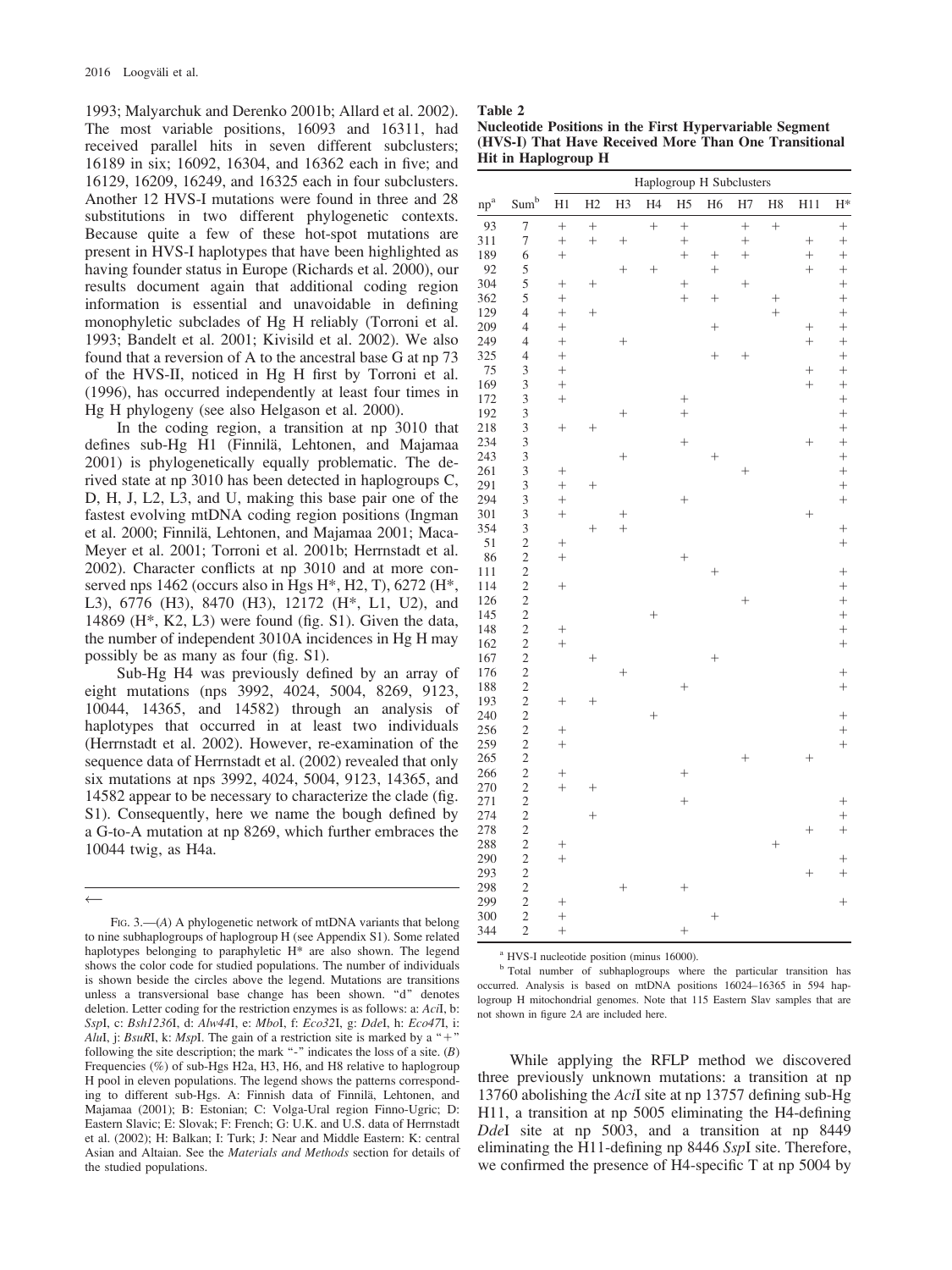| Table 3                                                                   |  |  |
|---------------------------------------------------------------------------|--|--|
| <b>Frequencies of Haplogroup H Subhaplolgroups in Studied Populations</b> |  |  |

| Subclusters of                 | Populations <sup>b</sup> |          |               |                           |                |                |             |     |           |          |                 |      |
|--------------------------------|--------------------------|----------|---------------|---------------------------|----------------|----------------|-------------|-----|-----------|----------|-----------------|------|
| Haplogroup H <sup>a</sup>      | <b>VUF</b>               | Fin      | Est           | <b>ESlav</b> <sup>c</sup> | Slk            | Fre            | <b>B</b> lk | Tur | <b>NE</b> | Asia     | Her             | Sum  |
| $H1*$                          | 14                       | 2        | 10            | $8 + 28$                  | 3              | 11             |             | 6   |           | 3        | 69              | 165  |
| H1a                            |                          | 4        | $\mathcal{L}$ | $4 + 3$                   |                | $\overline{2}$ |             |     |           | $\Omega$ | nd              | 24   |
| H <sub>1</sub> b               |                          | 0        | 6             | $+7$<br>$\overline{2}$    | $\overline{c}$ |                |             |     |           | 0        | nd              | 19   |
| H <sub>1f</sub>                |                          | 8        |               | $+0$                      |                |                |             |     |           |          | $\Omega$        | 10   |
| $H2*^{d}$                      |                          |          |               | $+4$                      |                |                |             |     |           |          | 14              | 26   |
| H <sub>2</sub> a               |                          | C        |               | $9 + 5$                   |                |                |             |     |           | h.       | 3               | 32   |
| H <sub>3</sub>                 |                          | າ        |               | 3<br>$+4$                 |                | 6              |             |     |           |          | 25              | 50   |
| H4                             |                          |          |               | $0 + 3$                   | $\overline{c}$ |                |             | 2   |           | $\Omega$ | 10              | 22   |
| $H5*$                          |                          |          |               | $2 + 1$                   |                |                |             | 2   |           |          | nd              | 19   |
| H <sub>5</sub> a               |                          | 3        |               | $+6$                      |                |                |             |     |           |          | 10              | 31   |
| H <sub>6</sub>                 |                          | 0        |               | $+9$                      |                |                |             |     |           | 10       | 10              | 49   |
| H7                             |                          |          |               | $0 + 2$                   |                |                |             |     |           |          |                 | 25   |
| H <sub>8</sub>                 |                          |          |               | 0                         |                |                |             |     |           |          | 0               | 10   |
| H11                            |                          | $\theta$ |               | $\overline{2}$<br>$+8$    | 6              |                |             |     |           | ◠        |                 | 30   |
| H sample size                  | 50                       | 31       | 50            | $50 + 115$                | 50             | 50             | 50          | 50  | 50        | 48       | 214             | 808  |
| H frequency $(\%)$             | 40                       | 40       | 44            | 40                        | 42             | 47             | 45          | 26  | 19        | 11       | 49 <sup>e</sup> |      |
| Total sample size <sup>1</sup> | 125                      | 78       | 114           | 413                       | 119            | 106            | 111         | 192 | 263       | 436      | 437             | 2394 |

NoTE.—nd: no data.

<sup>a</sup> Definitions of the subclusters are in figure 3.

<sup>b</sup> Abbreviations for the populations are as follows: VUF: Volga-Ural region Finno-Ugric speakers; Fin: Finnish sequences are taken from Finnilä, Lehtonen, and Majamaa (2001); Est: Estonians; ESlav: Eastern Slavs; Slk: Slovaks; Fre: French; Blk: Balkan peoples; Tur: Turks; NE: Near and Middle Easterners; Asia: Asian peoples; Her: Herrnstadt et al. (2002) coding mtDNA sequences represent the populations of the United Kingdom and United States. See the Materials and Methods section for details of the studied samples.

<sup>c</sup> Note that the table includes the data of 115 Eastern Slav mtDNAs, which are analyzed hierarchically and are not represented in the network of figure 2A (see Appendix S2).

<sup>d</sup> Subcluster H2\* includes all members of H2 that do not belong to H2a.

<sup>e</sup> Haplogroup H makes up 49% of the British population (Piercy et al. 1993; Richards et al. 1996; Helgason et al. 2001). The same percentage was used to estimate the frequency of haplogroup H in Western Europe, represented here by the data of Herrnstadt et al. (2002).

<sup>1</sup> Total sample size estimates are based on the knowledge of haplogroup H frequencies in different populations that has accumulated from numerous published and unpublished sources.

sequencing the position in all 12 samples lacking the *DdeI* 5003 site. The monophyly of sub-Hg H11 is well established by the combination of two RFLPs and by the characteristic HVS-I mutation pattern. These results show that classical indirect DNA polymorphism detection methods, like RFLP, should be backed-up by direct sequencing in order to avoid the ambiguous or even erroneous inference of phylogeny.

The next paragraphs address the main phylogeographic results. The largest subcluster is sub-Hg H1, which comprises about 30% of Hg H and 13% of the total European mtDNA pool. H1 is most frequent in the Iberian Peninsula, covering about 46% of local Hg H lineages (Pereira et al. 2004; Quintans et al. 2004). In the Near East the frequency of H1 does not exceed 6% ( $P < .025$ ), and its relative frequency with respect to Hg H is lower than that seen in Europe (14%). In the Central Asian populations, where Hg H makes up about 11% of the local mtDNA pool, only 6% of H samples belong to sub-Hg H1 (table 3).

Sub-Hg H1b is found throughout the area of the spread of Hg H, more frequently found in Eastern Europe and north central Europe (about 7% and 5% of Hg H, respectively; fig. 1B). It was also found to make up about 5% of Hg H in Siberian Mansis. A minor sub-Hg H1f constitutes a quarter of the selected subset of Finnish Hg H genomes of Finnilä, Lehtonen, and Majamaa (2001), being almost absent elsewhere in Europe. Confirmation of the high frequency of this rare variant of mtDNA among northern central Finns, characterized by HVS-I motif

16093–16189, can be found in the Finnish data of Meinilä, Finnilä, and Majamaa (2001), reflecting founder effects in the Finnish population history (Nevanlinna 1972; de la Chapelle and Wright 1998; Kittles et al. 1999; Peltonen, Palotie, and Lange 2000). In our previous study (Tambets et al. 2004), we assumed monophyly of the transition at np 16162. This mutation occurs in the motif 73–3010–16162, which defines H1a. The finding of an Eastern Slav individual bearing haplotype 73–16093–16162 and lacking H1 defining transition at np 3010 hints that motif 73–16162 may have arisen, though rarely, more than once in haplogroup H (fig. 2A). Alternatively, and bearing in mind that position 3010 is a mutational hot-spot (see above), one may consider a parallel occurrence or a reverse mutation at this position.

Like H1b, sub-Hg H2a occurs more frequently  $(P <$ .05) in Eastern than in Western European Hg H genomes, 6.5% and 1.1%, respectively, when averaged over populations (table 3 and fig. 2B). The spread of H2a extends to Central Asia, mimicking to some extent, albeit at a lower frequency, the phylogeography of Y-chromosomal Hg R1a (Rosser et al. 2000; Wells et al. 2001). In contrast, sub-Hg H3 was found to be more frequent ( $P < .05$ ) in the Western (11.7%) than in the Eastern European Hg H pool (4.1%) and is virtually absent in Anatolia and the Near East (fig. 2B), resembling in its phylogeography the spread of Y-chromosomal Hg R1b associated 49a,f TaqI haplotype 15 (Semino et al. 1996; Cinnioglu et al. 2004). The high frequency of mtDNA Hg H3—in combination with Y chromosomal Ht 15—extends to the Iberian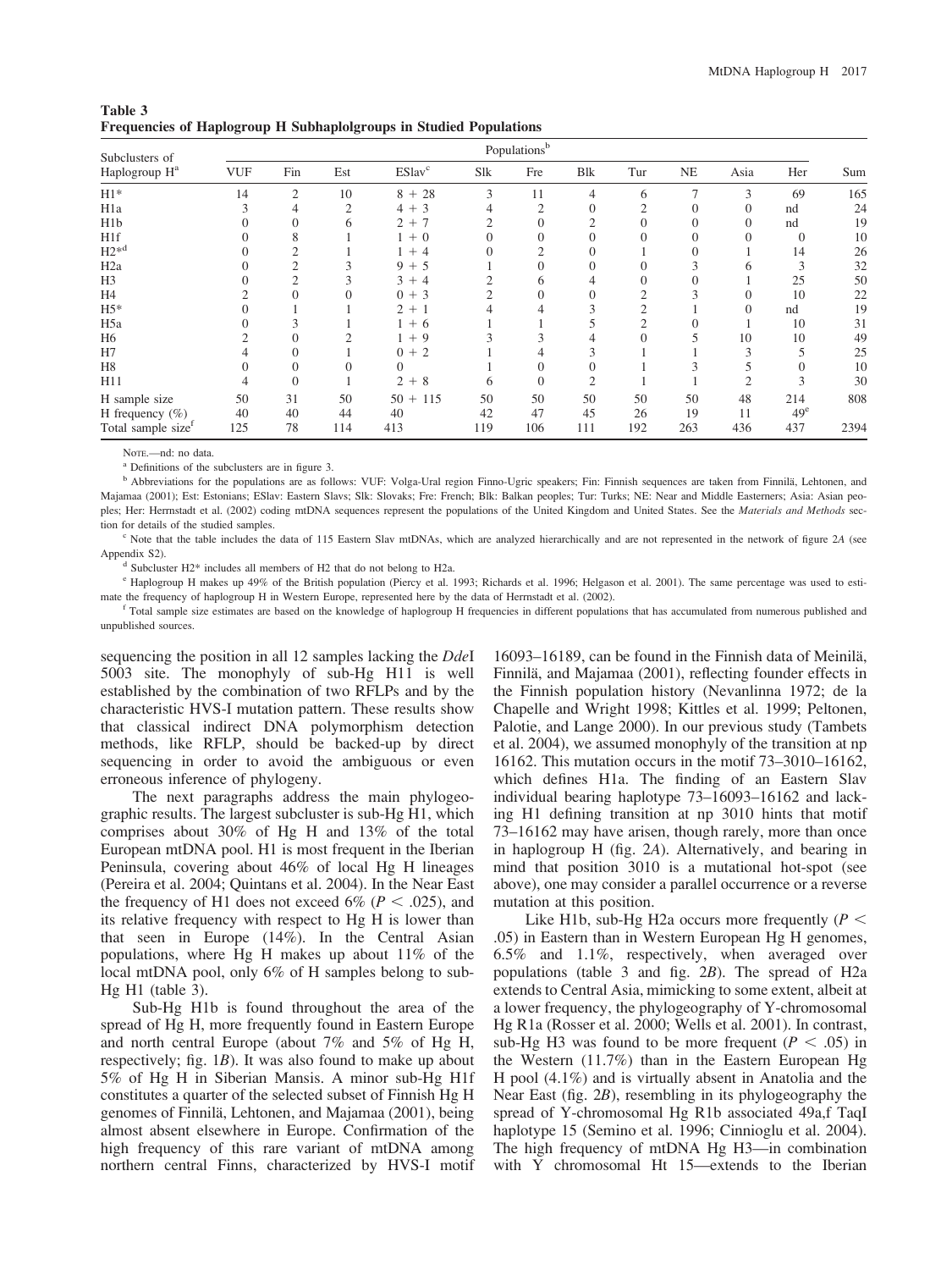Peninsula, where H3 constitutes about 17% of Hg H and is the highest detected so far (Pereira et al. 2004; Quintans et al. 2004).

The coalescence ages of H2a1 and H3 fall to the period of postglacial recolonization in Europe (table 1), suggested first for mtDNA Hg V (Torroni et al. 1998,  $2001a$ ). We also note that mtDNA bearing "St. Luke motif,'' 16235–16293 (Vernesi et al. 2001), belong to sub-Hg H2 (fig. 2A), being particularly frequent in Germany and Scotland (Helgason et al. 2001; Pfeiffer et al. 2001).

The Near Eastern samples cluster together with Central Asian mtDNAs in the sub-Hgs H6b and H8, which are very rare in Europe. The finding is demonstrating a separate flow of maternal lineages south of the Caspian and the Black Sea in addition to well-known longlasting migrations of pastoral nomads alongside the steppe belt that connects the Danube Basin, over the Pontic-Caspian, with Central Asia, Altay, and Manchuria.

In contrast to that found in Europeans, sub-Hgs H6 and H8 among Central Asian/Altaian populations are characterized by distinctly divergent haplotypes (fig. 2A). This finding may reflect a long-time separation of Asian and European H6 and H8 mtDNA pools and/or an earlier expansion of H6 in the eastern part of its present range. Indeed, the coalescence age of H6 in Central Asians is very deep—40,400 years (SD 16,400 years; table S1). Because the Asian branches of sub-Hg H6 are highly divergent and seem to be among the oldest in Hg H (table S1), they pose an interesting problem, deserving specific study with a much larger sample size at hand.

The commonly used HVS-I clock (Forster et al. 1996) places the initial expansion of Hg H in the Near East to about 23,000 to 28,000 years before the present (Richards et al. 2000). The ancestral clades of Hg H, pre-HV, and HV\* have their combined present range predominantly in the Near and Middle East, and in the Caucasus (Metspalu et al. 1999; Richards et al. 2002), implying this could have been the region where the pre-HV/HV clade started to diversify and, possibly, where the earliest Hg H variants might have first appeared.

However, most subclusters of Hg H exhibit coalescence ages, corresponding to the beginning of their expansion in the Late Upper Paleolithic (tables 1 and S1). In this respect our results support an earlier proposition that Hg H was the major mtDNA haplogroup participating in the recolonization of Europe after the Last Glacial Maximum (Torroni et al. 1998; Richards et al. 2000). It is also important to note that the expansion time estimates derived from the coding region and HVS-I of Hg H are often in reasonable agreement with each other (tables 1 and S1). Sub-Hgs H1 and H3 have their highest frequencies in the Iberian Peninsula. These sub-Hgs may have been the companions of mtDNA Hg V in the postglacial repeopling of Europe from a refuge area in Iberia (Torroni et al. 1998). However, in contrast to Hg V, suggested coalescence ages of H1 and H3—13,400  $\pm$  3,000 and 8,600  $\pm$  2,800 years ago, respectively (Pereira et al. 2004)—do not imply deeper phylogeny of H1 and H3 in Iberia compared to the rest of Europe (tables 1 and S1).

These results demonstrate that a seemingly uniform spread of this major human mtDNA clade in western Eurasian populations hides within itself a complex structure of phylogeographically informative subclades. However, it is evident that additional knowledge at the level of complete mtDNA sequences is still needed for a truly comprehensive cataloguing of Hg H diversity, in particular more effectively covering its variation in the Mediterranean, Near and Middle Eastern, and Central Asian/Altaian populations. Nevertheless, even now it is tempting to speculate that much deeper coalescence ages, close to/overlapping with the boundary between the Middle and Upper Paleolithic, for some Hg H branches in Central Asian/Altaian populations, suggest that the time depth of this predominant haplogroup may be much deeper than its apparent general signal for expansion in Europe. It is, therefore, possible that the carriers of pre-Aurignacian industry identified in Zagros as well as in Altay (Otte and Derevianko 2001) were anatomically modern humans already possessing Hg H.

# Supplementary Material

Supplementary Appendixes S1 and S2, figure S1, and tables S1 and S2 are available at the journal's Web site as well as the Web site of the University of Tartu, Department of Evolutionary Biology [\(http://www.evolutsioon.ut.ee/](http://www.evolutsioon.ut.ee/mtDNA-H/) [mtDNA-H/\)](http://www.evolutsioon.ut.ee/mtDNA-H/).

# Acknowledgments

We thank Ille Hilpus and Jaan Lind for technical assistance and we are grateful to Vladimir Ferák for providing Slovak samples. The research of R.V. was supported by Estonian basic research grant 514 and European Community grants ICA1CT20070006 and QLG2-CT-2002–90455. T.K. was supported by Estonian Science Fund grant 5574. The research of B.A.M. was supported by the Russian Foundation for Basic Research (project number 03–04–48162). P.R. received support from the Ministry of Science and Technology of the Republic of Croatia (project number 0196005). The research of V.S. and V.P. was supported by a grant (project number 03–04–49021) from the Russian Foundation for Basic Research and by grants from the President of the Russian Federation (projects number MD-88.2003.04 and NSh-840.2003.4).

# Literature Cited

- Allard, M. W., K. Miller, M. Wilson, K. Monson, and B. Budowle. 2002. Characterization of the Caucasian haplogroups present in the SWGDAM forensic mtDNA dataset for 1771 human control region sequences. Scientific Working Group on DNA Analysis Methods. J. Forensic Sci. 47: 1215–1223.
- Anderson, S., A. T. Bankier, B. G. Barrell et al. (14 co-authors). 1981. Sequence and organization of the human mitochondrial genome. Nature 290:457–465.
- Andrews, R. M., I. Kubacka, P. F. Chinnery, R. N. Lightowlers, D. M. Turnbull, and N. Howell. 1999. Reanalysis and revision of the Cambridge reference sequence for human mitochondrial DNA. Nat. Genet. 23:147.
- Arnason, U., X. Xu, and A. Gullberg. 1996. Comparison between the complete mitochondrial DNA sequences of Homo and the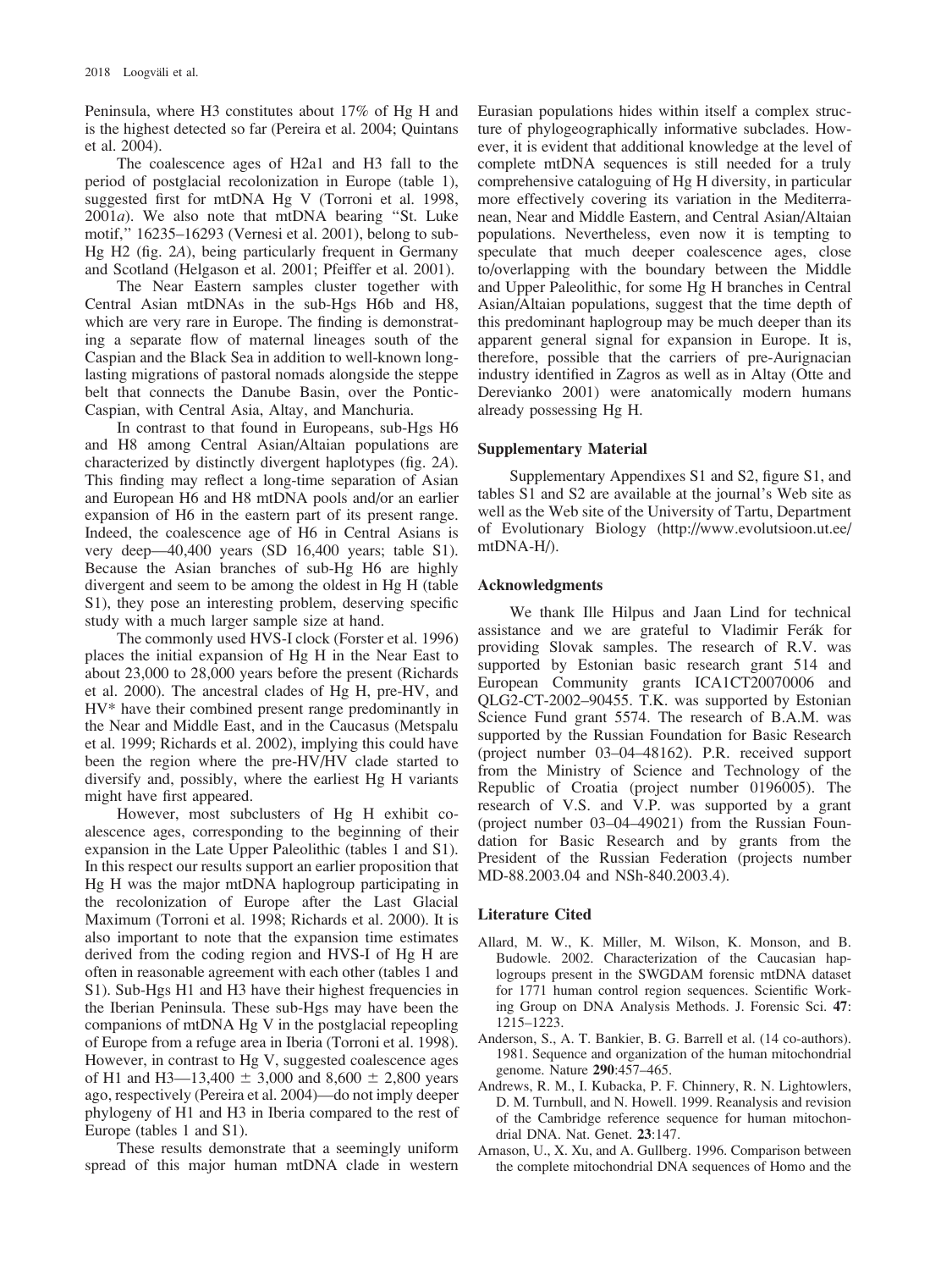common chimpanzee based on nonchimeric sequences. J. Mol. Evol. 42:145–152.

- Bamshad, M., T. Kivisild, W. S. Watkins et al. (18 co-authors). 2001. Genetic evidence on the origins of Indian caste populations. Genome Res. 11:994–1004.
- Bandelt, H.-J., P. Forster, and A. Röhl. 1999. Median-joining networks for inferring intraspecific phylogenies. Mol. Biol. Evol. 16:37–48.
- Bandelt, H.-J., P. Forster, B. C. Sykes, and M. B. Richards. 1995. Mitochondrial portraits of human populations using median networks. Genetics 141:743–753.
- Bandelt, H. J., P. Lahermo, M. Richards, and V. Macaulay. 2001. Detecting errors in mtDNA data by phylogenetic analysis. Int. J. Legal Med. 115:64–69.
- Bermisheva, M., K. Tambets, R. Villems, and E. Khusnutdinova. 2002. Diversity of mitochondrial DNA haplotypes in ethnic populations of the Volga-Ural region of Russia. Mol. Biol. (Mosk) 36:990–1001.
- Cinnioglu, C., R. King, T. Kivisild et al. (15 co-authors). 2004. Excavating Y-chromosome haplotype strata in Anatolia. Hum. Genet. 114:127–148.
- Comas, D., F. Calafell, E. Mateu et al. (12 co-authors). 1998. Trading genes along the silk road: mtDNA sequences and the origin of Central Asian populations. Am. J. Hum. Genet. 63:1824–1838.
- Corte-Real, H. B., V. A. Macaulay, M. B. Richards, G. Hariti, M. S. Issad, A. Cambon-Thomsen, S. Papiha, J. Bertranpetit, and B. C. Sykes. 1996. Genetic diversity in the Iberian Peninsula determined from mitochondrial sequence analysis. Ann. Hum. Genet. 60:331–350.
- de la Chapelle, A., and F. A. Wright. 1998. Linkage disequilibrium mapping in isolated populations: the example of Finland revisited. Proc. Natl. Acad. Sci. USA 95: 12416–12423.
- Derbeneva, O. A., E. B. Starikovskaya, D. C. Wallace, and R. I. Sukernik. 2002a. Traces of early Eurasians in the Mansi of northwest Siberia revealed by mitochondrial DNA analysis. Am. J. Hum. Genet. 70:1009–1014.
- Derbeneva, O. A., R. I. Sukernik, N. V. Volodko, S. H. Hosseini, M. T. Lott, and D. C. Wallace. 2002b. Analysis of mitochondrial DNA diversity in the Aleuts of the Commander Islands and its implications for the genetic history of Beringia. Am. J. Hum. Genet. 71:415–421.
- Derenko, M. V., T. Grzybowski, B. A. Malyarchuk et al. (11 coauthors). 2003. Diversity of mitochondrial DNA lineages in south Siberia. Ann. Hum. Genet. 67:391–411.
- Dimo-Simonin, N., F. Grange, F. Taroni, C. Brandt-Casadevall, and P. Mangin. 2000. Forensic evaluation of mtDNA in a population from south west Switzerland. Int. J. Legal Med. 113:89–97.
- Finnila¨, S., I. E. Hassinen, L. Ala-Kokko, and K. Majamaa. 2000. Phylogenetic network of the mtDNA haplogroup U in Northern Finland based on sequence analysis of the complete coding region by conformation-sensitive gel electrophoresis. Am. J. Hum. Genet. 66:1017–1026.
- Finnilä, S., M. S. Lehtonen, and K. Majamaa. 2001. Phylogenetic network for European mtDNA. Am. J. Hum. Genet. 68: 1475–1484.
- Finnila¨, S., and K. Majamaa. 2001. Phylogenetic analysis of mtDNA haplogroup TJ in a Finnish population. J. Hum. Genet. 46:64–69.
- Forster, P., R. Harding, A. Torroni, and H.-J. Bandelt. 1996. Origin and evolution of Native American mtDNA variation: a reappraisal. Am. J. Hum. Genet. 59:935–945.
- Hasegawa, M., A. Di Rienzo, T. D. Kocher, and A. C. Wilson. 1993. Toward a more accurate time scale for the human mitochondrial DNA tree. J. Mol. Evol. 37:347–354.
- Helgason, A., E. Hickey, S. Goodacre, V. Bosnes, K. Stefansson, R. Ward, and B. Sykes. 2001. mtDNA and the islands of the North Atlantic: estimating the proportions of Norse and Gaelic ancestry. Am. J. Hum. Genet. 68:723–737.
- Helgason, A., S. Sigurdadottir, J. Gulcher, R. Ward, and K. Stefanson. 2000. mtDNA and the origins of the Icelanders: deciphering signals of recent population history. Am. J. Hum. Genet. 66:999–1016.
- Herrnstadt, C., J. L. Elson, E. Fahy et al. (11 co-authors). 2002. Reduced-median-network analysis of complete mitochondrial DNA coding-region sequences for the major African, Asian, and European haplogroups. Am. J. Hum. Genet. 70: 1152–1171.
- Herrnstadt, C., G. Preston, and N. Howell. 2003. Errors, phantoms and otherwise, in human mtDNA sequences. Am. J. Hum. Genet. 72:1585–1586.
- Hofmann, S., M. Jaksch, R. Bezold, S. Mertens, S. Aholt, A. Paprotta, and K. D. Gerbitz. 1997. Population genetics and disease susceptibility: characterization of central European haplogroups by mtDNA gene mutations, correlation with D loop variants and association with disease. Hum. Mol. Genet. 6:1835–1846.
- Ingman, M., H. Kaessmann, S. Pääbo, and U. Gyllensten. 2000. Mitochondrial genome variation and the origin of modern humans. Nature 408:708–713.
- Kittles, R. A., A. W. Bergen, M. Urbanek, M. Virkkunen, M. Linnoila, D. Goldman, and J. C. Long. 1999. Autosomal, mitochondrial, and Y chromosome DNA variation in Finland: evidence for a male-specific bottleneck. Am. J. Phys. Anthropol. 108:381–399.
- Kivisild, T., M. J. Bamshad, K. Kaldma et al. (15 co-authors). 1999. Deep common ancestry of Indian and western-Eurasian mitochondrial DNA lineages. Curr. Biol. 9:1331–1334.
- Kivisild, T., S. Rootsi, M. Metspalu et al. (18 co-authors). 2003. The genetic heritage of the earliest settlers persists both in Indian tribal and caste populations. Am. J. Hum. Genet. 72:313–332.
- Kivisild, T., H.-V. Tolk, J. Parik, Y. Wang, S. S. Papiha, H.-J. Bandelt, and R. Villems. 2002. The emerging limbs and twigs of the East Asian mtDNA tree. Mol. Biol. Evol. 19: 1737–1751.
- Kong, Q. P., Y. G. Yao, C. Sun, H. J. Bandelt, C. L. Zhu, and Y. P. Zhang. 2003. Phylogeny of east Asian mitochondrial DNA lineages inferred from complete sequences. Am. J. Hum. Genet. 73:671–676.
- Levin, B. C., H. Cheng, and D. J. Reeder. 1999. A human mitochondrial DNA standard reference material for quality control in forensic identification, medical diagnosis, and mutation detection. Genomics 55:135–146.
- Maca-Meyer, N., A. M. Gonzalez, J. M. Larruga, C. Flores, and V. M. Cabrera. 2001. Major genomic mitochondrial lineages delineate early human expansions. BMC Genet. 2:13.
- Macaulay, V. A., M. B. Richards, E. Hickey, E. Vega, F. Cruciani, V. Guida, R. Scozzari, B. Bonné-Tamir, B. Sykes, and A. Torroni. 1999. The emerging tree of West Eurasian mtDNAs: a synthesis of control-region sequences and RFLPs. Am. J. Hum. Genet. 64:232–249.
- Malyarchuk, B. A., and M. V. Derenko. 2001a. Mitochondrial DNA variability in Russians and Ukrainians: implications to the origin of the Eastern Slavs. Ann. Hum. Genet. 65: 63–78.
- Malyarchuk, B. A., and M. V. Derenko. 2001b. Variation of human mitochondrial DNA: distribution of hot spots in hypervariable segment I of the major noncoding region. Genetika 37:991–1001.
- Malyarchuk, B. A., T. Grzybowski, M. V. Derenko, J. Czarny, K. Drobnic, and D. Miscicka-Sliwka. 2003. Mitochondrial DNA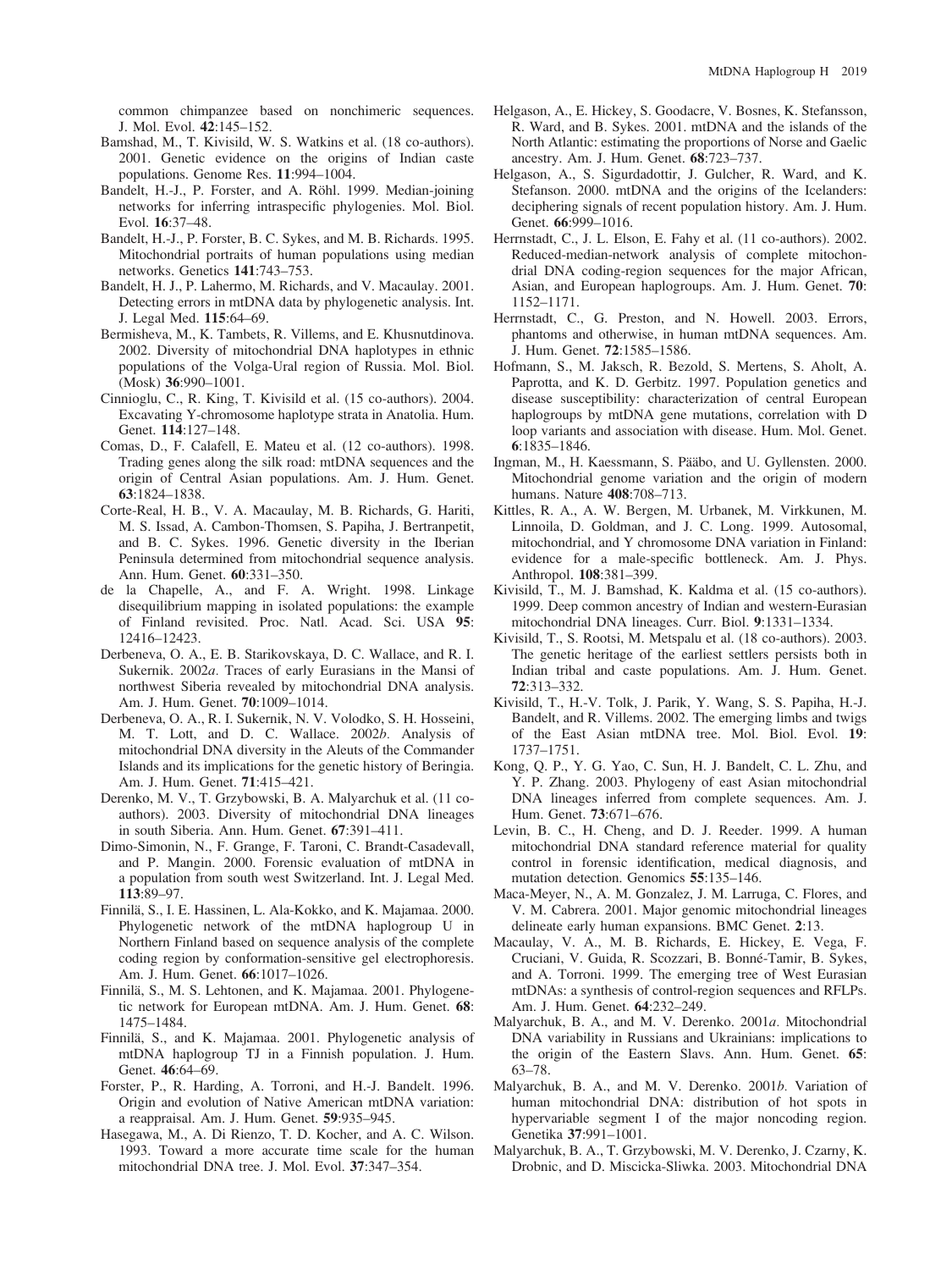variability in Bosnians and Slovenians. Ann. Hum. Genet. 67:412–425.

- Malyarchuk, B. A., T. Grzybowski, M. V. Derenko, J. Czarny, M. Wozniak, and D. Miscicka-Sliwka. 2002. Mitochondrial DNA variability in Poles and Russians. Ann. Hum. Genet. 66:261–283.
- Marzuki, S., A. S. Noer, P. Lertrit, D. Thyagarajan, R. Kapsa, P. Utthanaphol, and E. Byrne. 1991. Normal variants of human mitochondrial DNA and translation products: the building of a reference data base. Hum. Genet. 88:139–145.
- Meinilä, M., S. Finnilä, and K. Majamaa. 2001. Evidence for mtDNA admixture between the Finns and the Saami. Hum. Hered. 52:160–170.
- Metspalu, E., T. Kivisild, K. Kaldma, J. Parik, M. Reidla, K. Tambets, and R. Villems. 1999. The Trans-Caucasus and the expansion of the Caucasoid-specific human mitochondrial DNA. Pp. 121–134 in S. Papiha, R. Deka, and R. Chakraborty, eds. Genomic diversity: application in human population genetics. Kluwer Academic/Plenum Publishers, New York.
- Mishmar, D., E. Ruiz-Pesini, P. Golik et al. (13 co-authors). 2003. Natural selection shaped regional mtDNA variation in humans. Proc. Natl. Acad. Sci. USA 100:171–176.
- Nevanlinna, H. R. 1972. The Finnish population structure. A genetic and genealogical study. Hereditas 71:195–236.
- Otte M., and A. Derevianko. 2001. The Aurignacian in Altai. Antiquity 75:44–48.
- Parson, W., T. J. Parsons, R. Scheithauer, and M. M. Holland. 1998. Population data for 101 Austrian Caucasian mitochondrial DNA d-loop sequences: application of mtDNA sequence analysis to a forensic case. Int. J. Legal Med. 111:124–132.
- Passarino, G., O. Semino, L. F. Bernini, and A. S. Santachiara-Benerecetti. 1996. Pre-Caucasoid and Caucasoid genetic features of the Indian population, revealed by mtDNA polymorphisms. Am. J. Hum. Genet. 59:927–934.
- Peltonen, L., A. Palotie, and K. Lange. 2000. Use of population isolates for mapping complex traits. Nat. Rev. Genet. 1: 182–190.
- Pereira L., C. Cunha, and A. Amorim. 2004. Predicting sampling saturation of mtDNA haplotypes: an application to an enlarged Portuguese database. Int. J. Legal. Med. 118: 132–136.
- Pereira, L., M. Richards, A. Alonso, C. Albarran, O. Garcia, V. Macaulay, and A. Amorim. 2004. Subdividing mtDNA haplogroup H based on coding-region polymorphisms a study in Iberia. Int. Congr. Ser. 1261:416–418.
- Pfeiffer, H., P. Forster, C. Ortmann, and B. Brinkmann. 2001. The results of an mtDNA study of 1,200 inhabitants of a German village in comparison to other Caucasian databases and its relevance for forensic casework. Int. J. Legal Med. 114:169–172.
- Piercy, R., K. M. Sullivan, N. Benson, and P. Gill. 1993. The application of mitochondrial DNA typing to the study of white Caucasian genetic identification. Int. J. Legal Med. 106: 85–90.
- Polyak, K., Y. Li, H. Zhu, C. Lengauer, J. K. Willson, S. D. Markowitz, M. A. Trush, K. W. Kinzler, and B. Vogelstein. 1998. Somatic mutations of the mitochondrial genome in human colorectal tumours. Nat. Genet. 20:291–293.
- Quintans, B., V. Alvarez-Iglesias, A. Salas, C. Phillips, M. V. Lareu, and A. Carracedo. 2004. Typing of mitochondrial DNA coding region SNPs of forensic and anthropological interest using SNaPshot minisequencing. Forensic Sci. Int. 140:251–257.
- Rando, J. C., F. Pinto, A. M. Gonzalez, M. Hernandez, J. M. Larruga, V. M. Cabrera, and H. J. Bandelt. 1998. Mitochondrial DNA analysis of northwest African populations reveals

genetic exchanges with European, Near-Eastern, and sub-Saharan populations. Ann. Hum. Genet. 62:531–550.

- Reid, F. M., G. A. Vernham, and H. T. Jacobs. 1994. Complete mtDNA sequence of a patient in a maternal pedigree with sensorineural deafness. Hum. Mol. Genet. 3:1435–1436.
- Reidla, M., T. Kivisild, E. Metspalu et al. (43 co-authors). 2003. Origin and diffusion of mtDNA haplogroup X. Am. J. Hum. Genet. 73:1178–1190.
- Richards, M., H. Corte-Real, P. Forster, V. Macaulay, H. Wilkinson-Herbots, A. Demaine, S. Papiha, R. Hedges, H.-J. Bandelt, and B. Sykes. 1996. Paleolithic and neolithic lineages in the European mitochondrial gene pool. Am. J. Hum. Genet. 59:185–203.
- Richards, M., V. Macaulay, E. Hickey et al. (26 co-authors). 2000. Tracing European founder lineages in the Near Eastern mtDNA pool. Am. J. Hum. Genet. 67:1251–1276.
- Richards, M., V. Macaulay, A. Torroni, and H. J. Bandelt. 2002. In search of geographical patterns in European mitochondrial DNA. Am. J. Hum. Genet. 71:1168–1174.
- Richards, M. B., V. A. Macaulay, H.-J. Bandelt, and B. C. Sykes. 1998. Phylogeography of mitochondrial DNA in western Europe. Ann. Hum. Genet. 62:241–260.
- Rieder, M. J., S. L. Taylor, V. O. Tobe, and D. A. Nickerson. 1998. Automating the identification of DNA variations using qualitybased fluorescence re-sequencing: analysis of the human mitochondrial genome. Nucleic Acids Res. 26:967–973.
- Rosser, Z. H., T. Zerjal, M. E. Hurles et al. (63 co-authors). 2000. Y-chromosomal diversity in Europe is clinal and influenced primarily by geography, rather than by language. Am. J. Hum. Genet. 67:1526–1543.
- Saillard, J., I. Evseva, L. Tranebjaerg, and S. Norby. 2000a. Mitochondrial DNA diversity among Nenets. Pp. 255–258 in C. Renfrew and K. Boyle, eds. Archaeogenetics: DNA and and the population prehistory of Europe. McDonald Institute for Archaeological Research Monograph Series, Cambridge University, Cambridge.
- Saillard, J., P. Forster, N. Lynnerup, H.-J. Bandelt, and S. Nørby. 2000b. mtDNA variation among Greenland Eskimos: the edge of the Beringian expansion. Am. J. Hum. Genet. 67:718–726.
- Semino, O., G. Passarino, A. Brega, M. Fellous, and A. S. Santachiara-Benerecetti. 1996. A view of the neolithic demic diffusion in Europe through two Y chromosome-specific markers. Am. J. Hum. Genet. 59:964–968.
- Stevanovitch, A., A. Gilles, E. Bouzaid, R. Kefi, F. Paris, R. P. Gayraud, J. L. Spadoni, F. El-Chenawi, and E. Beraud-Colomb. 2004. Mitochondrial DNA sequence diversity in a sedentary population from Egypt. Ann. Hum. Genet. 68:23–39.
- Tambets, K., T. Kivisild, E. Metspalu et al. (13 co-authors). 2000. The topology of the maternal lineages of the Anatolian and Trans-Caucasus populations and the peopling of the Europe: some preliminary considerations. Pp. 219–235 in C. Renfrew and K. Boyle, eds. Archaeogenetics: DNA and the population prehistory of Europe. Cambridge University Press, Cambridge.
- Tambets, K., S. Rootsi, T. Kivisild et al. (46 co-authors). 2004. The western and eastern Roots of the Saami—the story of genetic ''outliers'' told by mitochondrial DNA and Y chromosomes. Am. J. Hum. Genet. 74:661–682.
- Torroni, A., H.-J. Bandelt, L. D'Urbano et al. (11 co-authors). 1998. mtDNA analysis reveals a major late Paleolithic population expansion from southwestern to northeastern Europe. Am. J. Hum. Genet. 62:1137–1152.
- Torroni, A., H. J. Bandelt, V. Macaulay et al. (33 co-authors). 2001a. A signal, from human mtDNA, of postglacial recolonization in Europe. Am. J. Hum. Genet. 69:844–852.
- Torroni, A., K. Huoponen, P. Francalacci, M. Petrozzi, L. Morelli, R. Scozzari, D. Obinu, M. L. Savontaus, and D. C. Wallace.